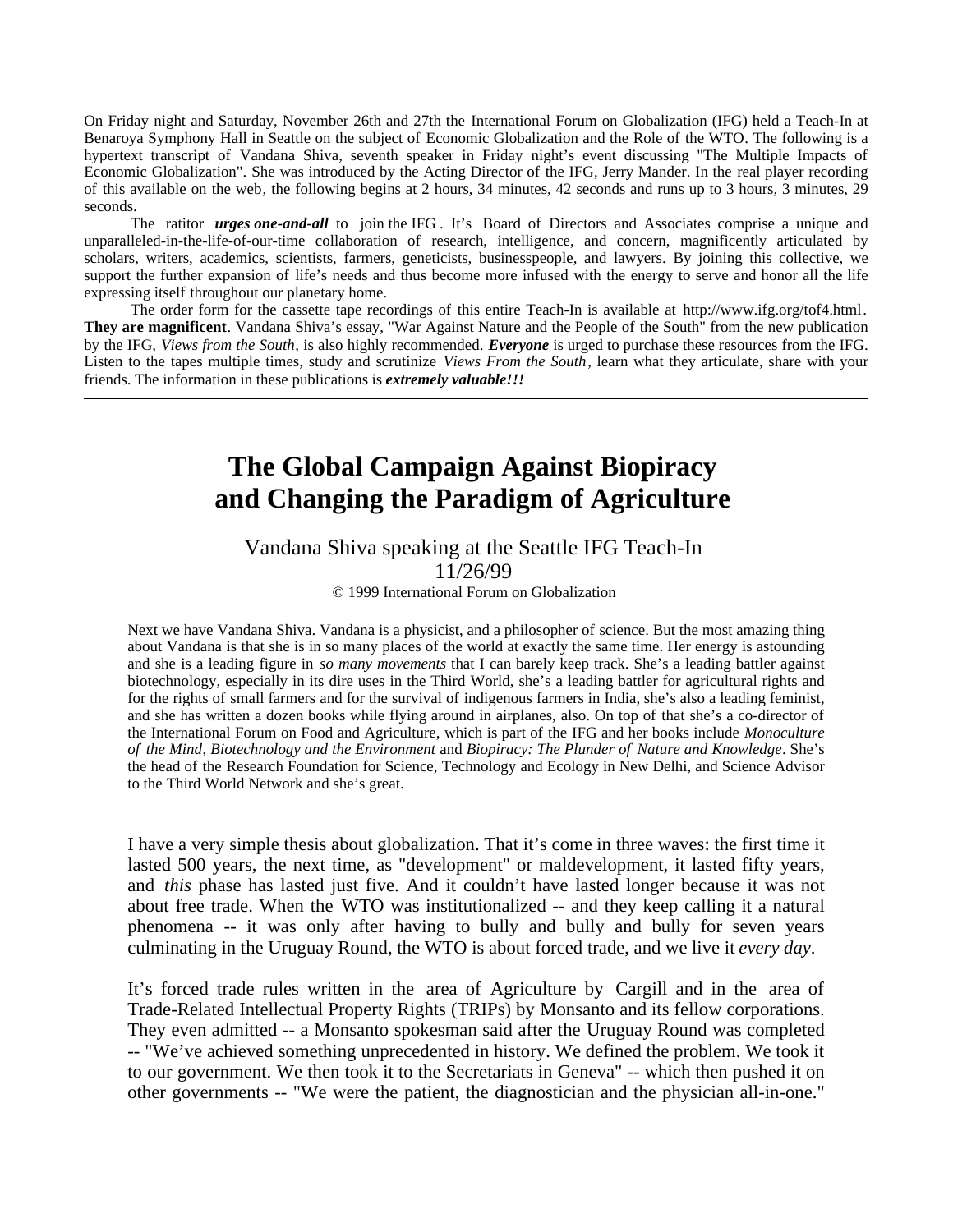And that's the reason the rules of WTO keep ruling against people and the environment and *always* ruling for corporations and for commerce.

The costs to us have been huge in these five years. We were forced to open our seed supply to the global seed business, the global seed merchants. They're not seed producers -- they make the farmers produce seed. They just package it and patent it. And in five years we have seen Indian peasants, the most resilient of people in the world, pushed into suicides because of debts caused by purchasing hybrid seeds every year, the pesticides that are linked to them, and credit that comes from the same companies that sell the seeds and the pesticides.

It's also often said that the WTO is about "competitiveness." [Listener far away from the podium bursts out with laughter.] We can laugh even louder. Because it seems to be a strange kind of competition in which the biggest corporations of the world want to compete-out the smallest peasant, every butterfly and every bee and every element of biodiversity. And I'm not joking about this. In 1992, when we had protests against the entry of Cargill in India, John Hamilton who used to head Cargill-India said, "These Indians are foolish. They don't understand. We are preventing the bees from usurping the pollen."

In the many many years of negotiations that have gone on during the Biosafety Protocol (in which Tewolde of course has played such a leading role) Monsanto put out a document in which it said, "The reason the world needs Roundup-Ready crops is because herbicide tolerance prevents the weeds" -- which for us is biodiversity -- "from stealing the sunshine."

They are building a world in which every diversity of life is a thief from *some source* of making profit for them. Biodiversity "steals" the sunshine, the bees "usurp" the pollen and the farmers "steal" when they save seed.

There's a letter that's going around among your farmers. We've had protests for five years. I'm waiting for the year 2000 when similar protests will start in this country. Because we would never allow a corporation to send letters like this to our farmers. It says 'Dear Mr. So-and-so Farmer somewhere in the U.S., You may have heard about recent investigation in your area concerning farmers, or others helping farmers, to illegally save and re-plant seed. Saving and replant seed is seed piracy.' In India, to *not save seed*, and to *not* replant seed, is sin. To save seed is our highest moral duty. And it has been for *every* agricultural society.

Monsanto's letter goes on to say, 'We recognize the vast majority of farmers, retailers, and other agriculture professionals, are honest business people.' They wouldn't be able to apply that categorization to themselves because we know how *they* function. It says, 'However in an effort to maintain a level playing field we invite you' basically, 'to tell on your neighbors. Ring up 1-800-Roundup.'

And then they give a list, including a grower in Iowa who was fined \$16,000 for saving seed, two Indiana growers, a David Shanie (sp?). And just yesterday I met Percy Schmyser (sp?), a Saskatchewan farmer who hadn't even *bought* seed from Monsanto . Monsanto's herbicide-resistant genes had invaded his field as a *pollutant*. Monsanto came to him and said, 'You're a thief, you're stealing our genes.' He said, 'No, you're the polluters. I'll sue you back.'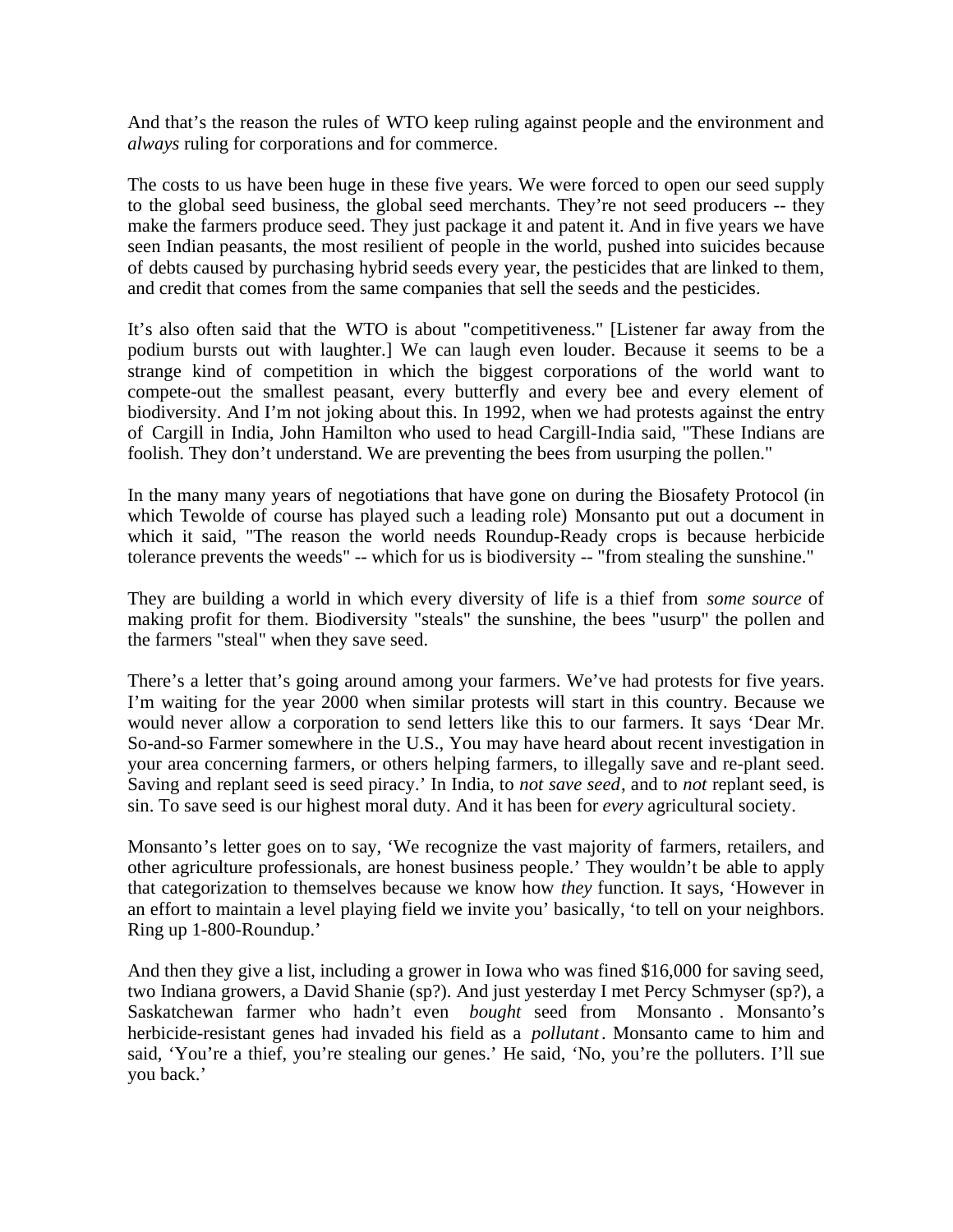*Everything* in globalization and trade liberalization *could have been achieved* by the kind of coercion that's built into the IMF and the World Bank. I believe the *one aspect* that the IMF and World Bank could never have achieved is establishing this new form of empire-over-life through genetic engineering and patenting.

The Chief of Dupont recently said that 'In the 20th century chemical companies made most of their products with non-living systems. In the next century we will make many of them with living systems.' That doesn't mean they'll stop using chemicals. It just means they'll make the chemicals *and* they'll start manipulating living systems.

The possibility to turn this into a monopoly started with an error in 1980. An error that has been quoted by the United States in trying to kill the review of the Aspects of the World Trade Organization Treaty on Trade-Related Intellectual Property Rights (TRIPs) that India, Africa and the Central American countries are saying should be totally reformed. TRIPs should be totally reformed to exclude patents on life forms and to stop biopiracy. The patenting of the Neem, that gives pesticide, Aromatic Rice, Basmati, and if I started to read out the names of our pirated plants and the knowledge of our mothers and grandmothers, I'd make you drop off to sleep.

In 1980 the first patent on life was given and it's been quoted as a "momentous decision" in changing the understanding of what is patentable and what is not. When a scientist at General Electric put genes from four bacteria together he said he just "shuffled genes around". The first time around the U.S. Patent Office turned that application down. But the Supreme Court ruled that this could be treated as a new manufacture and a new constitution of matter.

The economies of the 21st century were being built on a metaphysics that has died in the 17th: That matter is dead, and life forms are merely atomistic constitutions of dead matter. It is not an accident that there is constant regression in this period where the *one reference*, where the *one phrase* that is *constantly* used in debates on genetic engineering, particularly from the U.S., is the need for "Sound Science".

Their sound science is imagining that life forms are machines and dead matter; imagining that when you put scorpion genes into cabbage, or you make Roundup-Ready crops, or you put Bt toxin into crops that start to kill the Monarch butterfly, that you are making *absolutely natural* products.

This of course, to me is *very, very basic and very fundamental* ontological schizophrenia. Because when it comes to taking a patent claim on that same entity, they say, 'Absolutely novel, never existed before, not like nature, nature couldn't have made it.' And when it comes to taking responsibility and *owning* the pollution and the hazards that *result* from that manipulation, they say, 'Exactly like nature made it.'

This week in Seattle we're going to see *every one* of these contradictions played out. I think our strength is the fact that we have truth on our side, we have science on our side, we have other beings on our side and we have our selves on our side.

The other great myth about the World Trade Organization is that it's supposed to end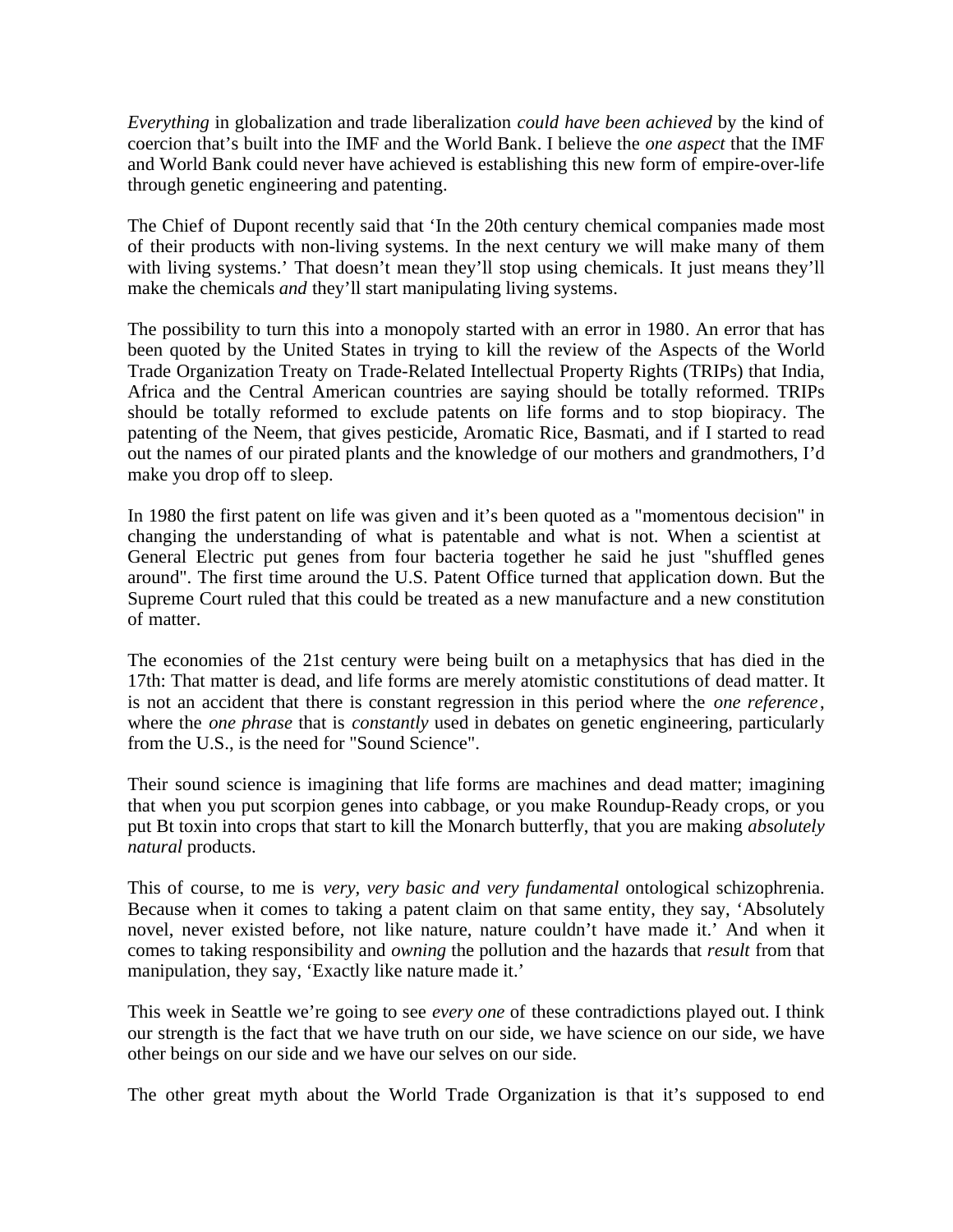protectionism. For me, the rules of WTO are the *highest form* of protectionism because they are giving protection to activities and entities that should not exist. In fact the one thing that has been achieved through the WTO is the protection of the *biotech* corporations, which now call themselves the "life sciences" corporations -- though every thing they do is anti-life. The entire empire over life that the life sciences corporations are building is based on a protectionism in the form of monopoly rights of ownership through patenting and intellectual property rights over life. It's also protectionism in the form of protecting the corporations from bearing the responsibility and liability of the costs they generate for people and the environment.

Americans citizens have always taken pride in being the most informed and having the right to information laws and having a democracy, but for the last decade you've really been had. Because they've managed to plant 60% of your acreage with genetically-engineered crops and you didn't even know. They managed to feed you GMOs that the Europeans are refusing to eat, and you didn't know.

You didn't know because in 1992 after years of work, when we were finalizing elements in the Convention on Biological Diversity that would ensure that the biotechnology industry would be made accountable, President Bush refused to sign this convention, came back and introduced this fascinating policy that said, Treat genetically-engineered foods exactly like normal, natural foods.

This policy of not *looking* for ecological hazards and health hazards generated wonderful ignorance. Then that ignorance was used to say, There's no hazard. It was treated as proof of safety. *That* is now being called the "sound science" which the rest of the world is supposed to follow. In fact I read in the newspapers that President Clinton was giving a speech in Arkansas where he said, 'We're going to convince those Europeans that they should practice sound science and then this GMO thing will go away.' Well, we'd like to inform President Clinton -- who is *absolutely identical* in terms of his decisions to President Bush before him -- that this GMO thing isn't going to go away. It's not going to go away until the *GMOs* go away from our farms and our food-chains.

In small villages across the length and breadth of India now you see little placards, placards that the WTO negotiators will never get to see, which say "This village is a GE-free, patent-free, chemical-free zone." And in fact those are the *kinds* of villages where *aren't* committing suicide.

We also have a tremendous movement for the reclamation of democracy in terms of a Living Democracy. Embracing all life forms based on *our* everyday life in the situations where we live. Not on the basis of decisions made by invisible bureaucrats whose names you never know, whose decisions are made *only* on the logic of how to help the corporations expand their markets.

This movement for Living Democracy -- the last count I had when I was home was 2,500 villages -- they've been sending letters to all the companies that have engaged in biopiracy. To Grace that patented Neem, to RiceTec that patented Basmati, to Monsanto which has brought species patents on crops that it didn't evolve though it claims to have created them. We also sent letters to Mike Moore.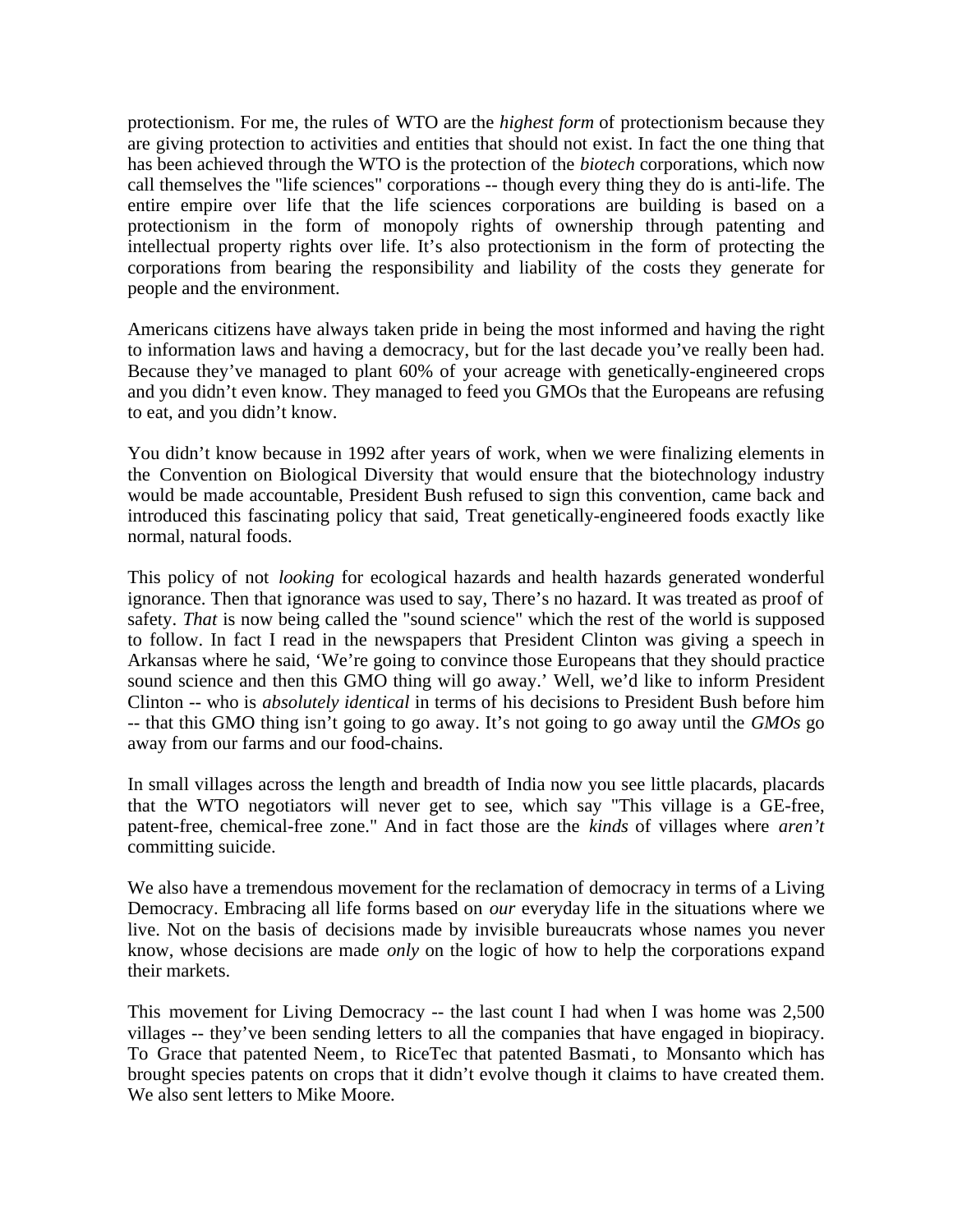Mike Moore actually started to send letters back to the villagers. They're very interesting because these letters were written on 28th October -- very soon after the negotiation on the TRIPs review (the review of the Trade-Related Intellectual Property Rights agreement). Mr Moore was basically saying, 'You know I'm really a nobody in this game because *125 countries* decided to adopt TRIPs, democratically.' I know, because *every one* of our negotiators who *resisted* the Intellectual Property Rights enforcement on the U.S. model was basically removed through pressure.

It was not even a U.S. *administration* decision. It was the decision of the Intellectual Property Rights committee, that coalition of corporations, who then imposed it on the U.S. government which then imposed it down the chain. That is *not* a *collective, democratic decision*. It was corporate dictatorship. And it's corporate dictatorship which is now trying to enclose the very freedom-of-life on this planet. In generating scarcity, it sees growth. In making it impossible for peasants to save seed, for farmers to save seed, it sees the \$750 billion additional markets in seed-supply.

This is not an economy based on growth. It's an economy based on theft; theft from nature, theft from the poor, theft from women, theft from indigenous people, theft from ordinary people around the world. *And we have to stop this theft.*

While Mr. Mike Moore was writing to us and telling us WTO was a *member-driven, democratic organization*, he was having a Green-room discussion with the U.S. and Europe to try and block the demands of the African region, India and Central America, to exclude patents on life and to stop biopiracy.

The U.S. submission on this issue within the WTO is fascinating. The United States basically says, We don't agree that there should be exclusion of patents on life because we've made lots of money through this and other countries should learn. It goes on to refer to that very very fallacious step in 1980 when the first patent on life was given on the basis of gene shuffling.

Now that's like, tomorrow when you go away for your panel discussion at the Seattle Arts Museum you carry a chair with you. And then you claim that carrying the chair made you the architect of the building, and therefore the owner. We don't allow movers to be treated as architects and owners of property. But in the case of the most *fundamental dimensions of life*, we have *allowed* those fallacious steps. *Nobody* in this country reacted with the scale in which we could have stopped it *before* the Uruguay Round was completed. But it is time for us *now* to start the work.

On the issue of stopping biopiracy the United States says, This idea that every time there's a patent claim that we should provide information of where the genetic material came from or where the *knowledge* came from is going to be *very very* difficult. For them to create rules and police individual farmers for seed-saving, *that* is not difficult. But to just to *acknowledge* prior innovation is a very difficult process.

Then the U.S. government continues to suggest that the best thing to do for Third World countries to sign *contracts* with those who take their material. To me it's like, your house is being burgled and you ring up the police and the police says, Just write a contract with the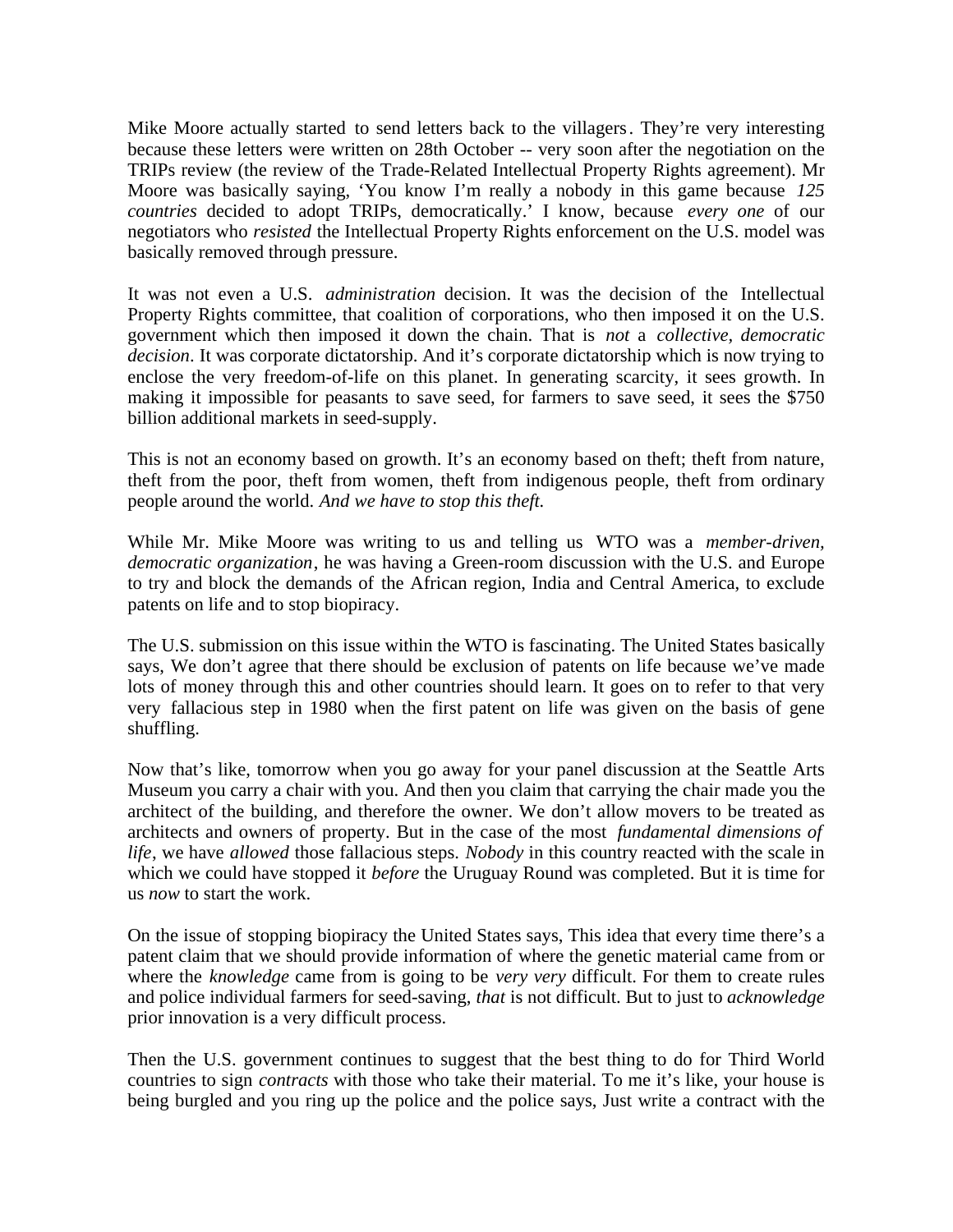burgler. Let him take 90% -- let him give you 1% of what he burgled. That's good benefit sharing!

Or even worse, it's like a woman who's been raped being told, Write a contract with the rapist. Biopiracy is the rape of our biodiversity, our intellectual and cultural heritage. It is a rape of a *very very* fundamental kind that goes back into the past, exists in the present and goes into the future. The WTO *rules* legitimize this rape. And the current negotiations, standing where they are, protect that rape. They're protecting the rapist.

The present rules are basically high-tech rules for slavery. It's just new kinds of slavery. But it is *worse* than the slavery on which this nation's prosperity was built. It is worse because *this* time it is enslaving *all* life -- not just human.

We have to put an end to this slavery like we put an end to that last one. For the liberation of all species, for the liberation of all producers, for all the liberation of all consumers, rich and poor, who are being force-fed foods they don't know production processes of, we need to start changing fundamentally both the rules and the structure of this institution that meets here and that has brought us together here. We need to liberate food and agriculture from the Agreement on Agriculture . We need to liberate *life-forms* from the Intellectual Property Rights Agreement.

That is why this wonderful team that has come together through the IFG has taken on the challenge through the International Forum on Agriculture to start, not just changing the *rules* within the WTO, but starting to change the *paradigm* of agriculture. Because our actions have taught us, it is the extent to which we are effective in our everyday lives we are effective in changing the rules of the game.

This is why we must also start to change the laws of this country that are the model laws for the WTO and are being forced on the rest of us. In this week we will together launch the Global Campaign Against Biopiracy . I invite everyone of you to be an active citizen to change the U.S. patent laws, particularly Article 102 that *allows* that piracy. For you to dismantle Special 301 of your Trade Act that *allows your government* to constantly threaten *our governments* to force us to implement laws that are still under negotiation.

Even while the fate of TRIPs is being negotiated through the review, *every one* of our countries is being forced by the United States government to ensure that the TRIPs, that *should be changed and reformed*, is implemented by the end of December 1999.

Our call during this week should be for a freeze on *any* liberalization of agriculture while we work on methods to *reclaim* our control over our food and agriculture systems. We should have a freeze on all commercialization of GMOs and if *you* can begin your work here we will all be saved.

We need a freeze on the *implementation* of TRIPs even while we get rid of the deep perversions in the Trade-Related Intellectual Property Rights Agreement that is claiming that corporations that steal are the new creators of this beautiful planet and its beautiful richness. Thank you.